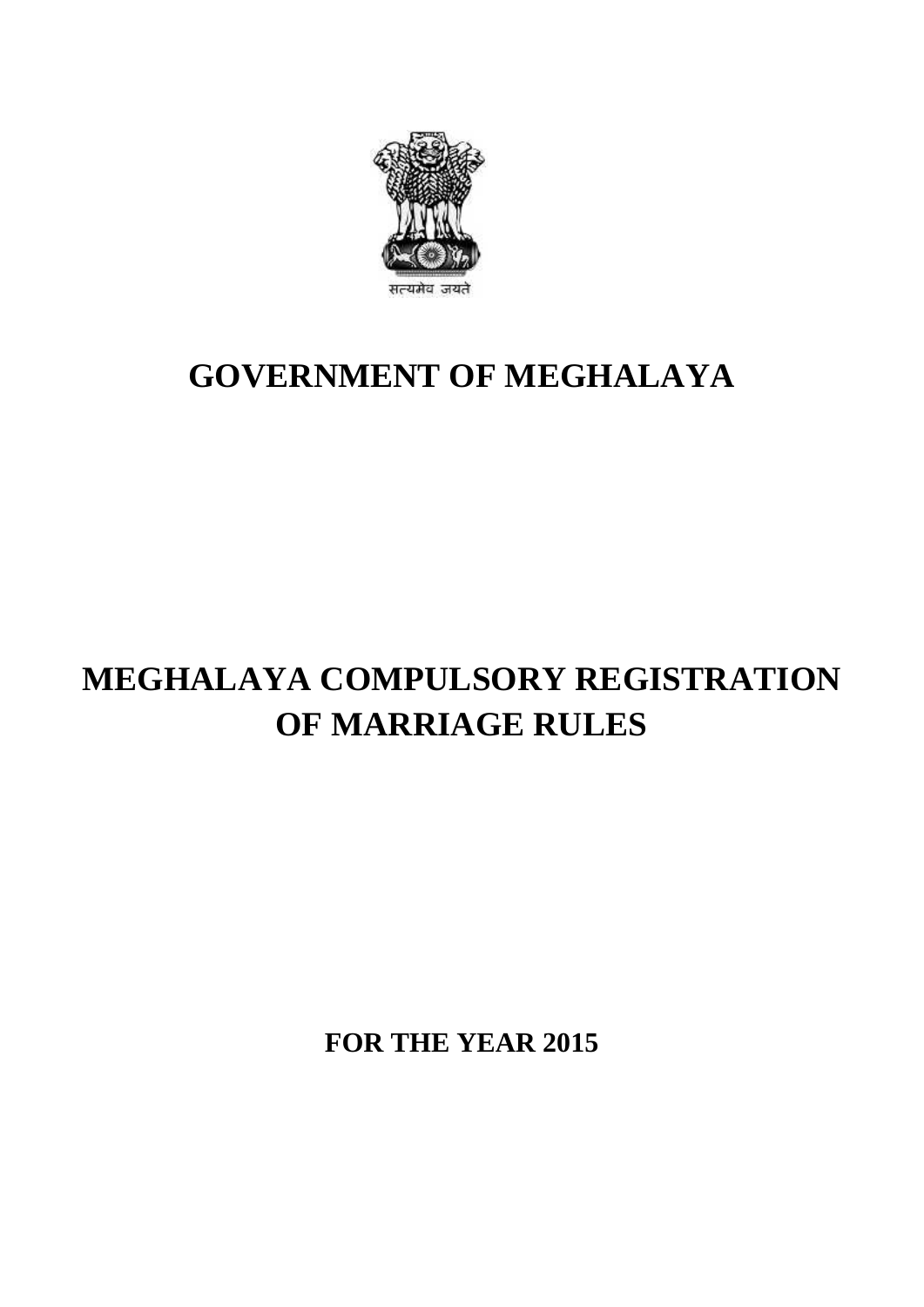# 1<br>The 5th October, 2015.<br>Secondisc of the powers of

The 5th October, 2015.<br>**No.ERTS(R)7/2011/366.**—In exercise of the powers conferred by Section 20 of the<br>Meghalaya Compulsory Registration of Marriages Act, 2012 (Act No. 13 of 2012), the Government The 5th October, 2015.<br> **No.ERTS(R)7/2011/366.**—In exercise of the powers conferred by Section 20 of the<br>
Meghalaya Compulsory Registration of Marriages Act, 2012 (Act No. 13 of 2012), the Government<br>
of Meghalaya, hereby, The 5th October, 2015.<br> **No.ERTS(R)7/2011/366.**—In exercise of the powers conferred by Section 20 of the<br>
Meghalaya Compulsory Registration of Marriages Act, 2012 (Act No. 13 of 2012), the Government<br>
of Meghalaya, hereby, **No.ERT:**<br>Meghalaya Co<br>of Meghalaya,<br>namely :-<br>**1** Short title Meghalaya Compulsory Registration of Marriages Act, 2012 (Act No. 13 of 2012), the Government<br>of Meghalaya, hereby, makes the Meghalaya Compulsory Registration of Marriages Rules, 2015,<br>namely :-<br>**Short title and commencem** 

- ghalaya, hereby, makes the Meghalaya Corporation of Marriages Rules 2015".<br>Registration of Marriages Rules 2015".<br>Registration of Marriages Rules 2015".<br>(2) They shall come into force from the date Short title and commencement.- (1) These rules may be called the "Meghalaya Compulson<br>Registration of Marriages Rules 2015".<br>(2) They shall come into force from the date of the Notification in the official Gazette.<br>Definit Registration of Marriages Rules 2015".<br>
(2) They shall come into force from the date of the Notification in the official<br>
2. **Definitions.**- (1) In these rules, unless the context otherwise requires,-<br>
(a) "Act" means the
	- (2) They shall come into force from the date of the Notification in the official Gazette.<br> **Definitions.** (1) In these rules, unless the context otherwise requires,-<br>
	(a) "Act" means the Meghalaya Compulsory Registration
- 
- **Definitions.-** (1) In these rules, unless the context otherwise re<br>(a) "Act" means the Meghalaya Compulsory Registration of Mar<br>(b) "Form" means forms appended to these Rules; and<br>(c) "Bules" means the Meghalaya Compulsor
	-
	- (a) "Act" means the Meghalaya Compulsory Registration of Marriages Act, 2012;<br>(b) "Form" means forms appended to these Rules; and<br>(c) "Rules" means the Meghalaya Compulsory Registration of Marriage Rules, 2015.<br>(2) Words a

(b) "Form" means forms appended to these Rules; and<br>(c) "Rules" means the Meghalaya Compulsory Registration of Marriage Rules, 2015.<br>(2) Words and expressions used in these rules and but not defined shall have the same<br>mea (c) "Rules" means the Meghalaya Compulsory Registratio<br>(2) Words and expressions used in these rules and but<br>meaning as assigned to them respectively in the Act.<br>Maintenance of Pegister of Marriage (4) The Begister

(b) Transo means the Meghalaya Compallory Registration of Marnage Rafee, 2010.<br>
(2) Words and expressions used in these rules and but not defined shall have the same<br>
meaning as assigned to them respectively in the Act.<br>
3 (2) Words and expressions used in these rules and but not<br>meaning as assigned to them respectively in the Act.<br>**Maintenance of Register of Marriage.** (1) The Registrar<br>register of marriage in Form A appended to these Rules Maintenance of Register of Marriage.- (1) The Registrar of Marriage shall maintain a register of marriage in Form A appended to these Rules.<br>(2) All registration of marriages maintained by the Registrar of Marriage shall b

register of marriage in Form A appended to these Rules.<br>(2) All registration of marriages maintained by the Registrar of Marriage shall be filed as permanent record.

(2) All registration of marriages maintained by the Registrar of Marriage shall be filed as<br>permanent record.<br>(3) The Registrar of Marriage shall register a marriage registration certificate by entering the<br>particulars of permanent record.<br>(3) The Registrar of Marriage shall register a marriage registration certificate by entering the<br>particulars of marriage in the register. Both the parties of marriage and two witnesses for<br>each party shal (3) The Registrar of Marriage shall regist<br>particulars of marriage in the register. E<br>each party shall sign in the register. 4. **Filling of Memorandum of Marriage.**<br>4. **Filling of Memorandum of Marriage.**- (1) The parties to a marriage shall prepare a memorandum in duplicate in form 'B' appended to these Rules alongwith their passport size

particulars of marriage in the register. Both the parties of marriage and two witnesses for<br>each party shall sign in the register.<br>Filling of Memorandum of Marriage.- (1) The parties to a marriage shall prepare a<br>memorandu each party shall sign in the register.<br>Filling of Memorandum of Marriage.- (1) The parties to a marriage shall prepare a<br>memorandum in duplicate in form 'B' appended to these Rules alongwith their passport size<br>photographs Filling of Memorandum of Marriage.- (1) The parameter of memorandum in duplicate in form 'B' appended to the photographs and shall submit the same to the Registalys from the date of solemnization of marriage. memorandum in duplicate in form 'B' appended to these Rules alongwith their passport size<br>photographs and shall submit the same to the Registrar of Marriage within a period of 60<br>days from the date of solemnization of marr

photographs and shall submit the same to the Registrar of Marriage within a period of 60<br>days from the date of solemnization of marriage.<br>(2) If there is any error or mistake in any entry in the memorandum, the Registrar o days from the date of solemniza<br>(2) If there is any error or mistake<br>may return to the parties a duplic:<br>within the time fixed by him.<br>(2) The Registrate of Marriers abo (2) If there is any error or mistake in any entry in the memorandum, the Registrar of Marriage<br>may return to the parties a duplicate copy of memorandum for rectification and re-submission<br>within the time fixed by him.<br>(3)

may return to the parties a duplicat<br>within the time fixed by him.<br>(3) The Registrar of Marriage shall<br>registration fee of rupees ten.<br>Marriage Registration Certifiest

**5. Marriage Registration Certificate.**<br> **5. Marriage Registration Certificate.**<br> **5. Marriage Registration Certificate.**<br> **5. Marriage Registration Certificate.**<br> **5. Marriage Registration Certificate.**<br> **5. Marriage Regi** registration fee of rupees ten.<br> **Marriage Registration Certificate.** The Registrar of Marriage shall issue a Certificate of<br>
Registration of Marriage in form 'C, free of cost to the parties of marriage as proof of registration.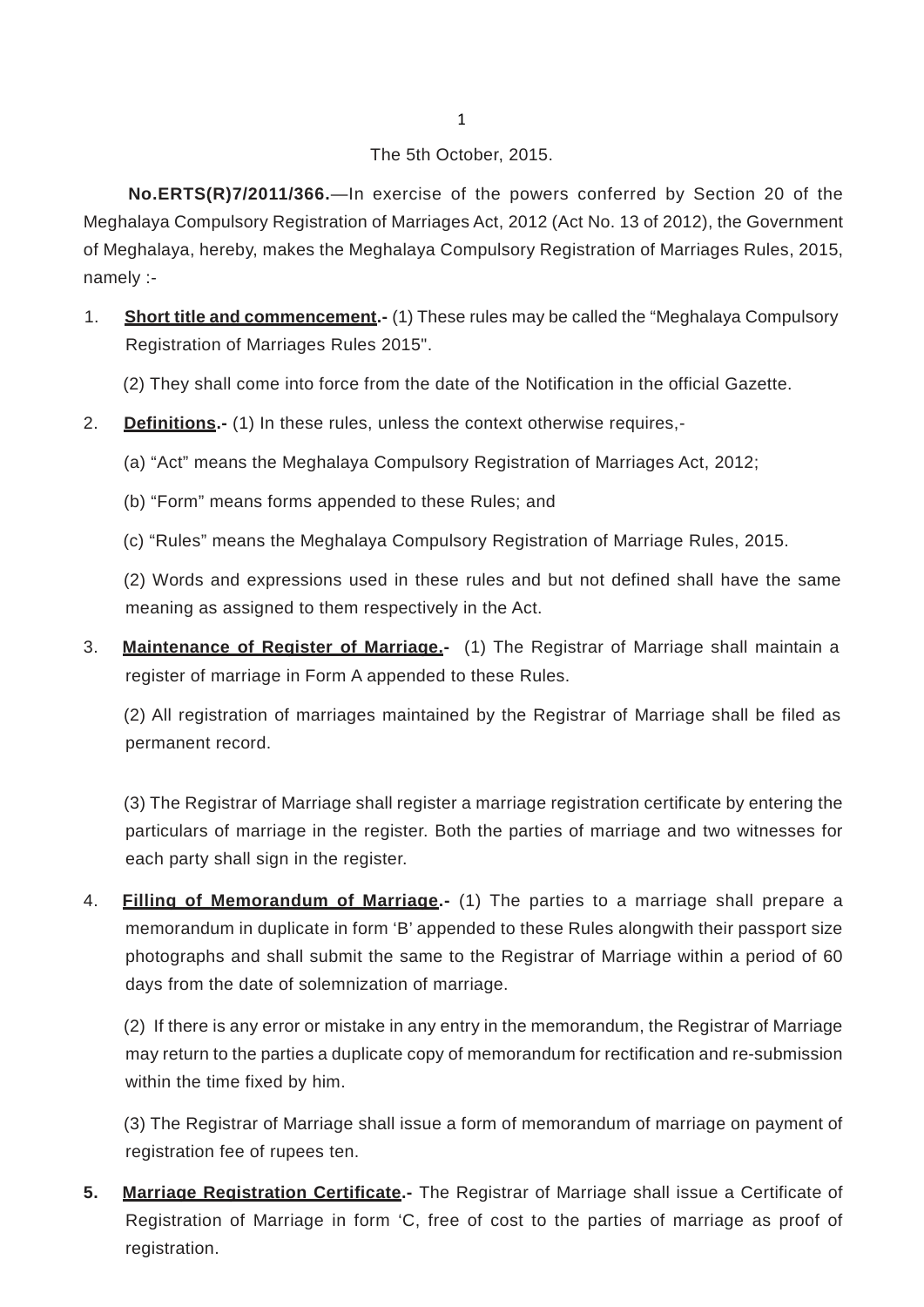# <sup>2</sup><br> **6. Duties and powers of the Registrar of Marriage.-** The Registrar of Marriage shall,-<br> **6. Duties and powers of the Registrar** of Marriage in English and local language

(a) display his name and designation as Registrar of Marriage in English and local language **Duties and powers of the Registrar of Marriage.**<br>(a) display his name and designation as Registrar of lot the area, at a conspicuous place at his office;

(a) display his name and designation as Registrar of Marriage in English and local language<br>of the area, at a conspicuous place at his office;<br>(b) on exceptional circumstances and with prior approval of the Registrar Gener (a) display his name and designation as Registrar of Marriage in English and local language<br>of the area, at a conspicuous place at his office;<br>(b) on exceptional circumstances and with prior approval of the Registrar Gener of the area, at a conspicuous place at his office;<br>(b) on exceptional circumstances and with prior approval of the Registrar General of Marriages,<br>the Registrar of Marriage may proceed to any place outside his office for (b) on exceptional circumstances and<br>the Registrar of Marriage may procee<br>there is an application in writing s<br>conveyance and a fee of  $\overline{z}$  50/-; the Registrar of Marriage may proceed to any place outside his office for registration provided<br>there is an application in writing signed by the parties and upon being provided with<br>conveyance and a fee of  $\overline{\tau}$  50/-;<br>

(c) maintain and update the prescribed registers referred to in the rule 3.<br>
(d) submit monthly returns alongwith the duplicate copies of all memoranda received in a<br>
month to the Registrar General on or before 30th of ev (c) maintain and update the prescribed registers referred to in the rule 3.<br>
(d) submit monthly returns alongwith the duplicate copies of all memoranda received in a<br>
month to the Registrar General on or before 30th of eve

(d) submit monthly returns alongwith the duplicate copies of all memoranda received in a<br>month to the Registrar General on or before 30th of every subsequent month in Form D;<br>(e) grant certified copies of the extracts of t month to the Registrar General on or before 30th of every subsequent month in Form D;<br>(e) grant certified copies of the extracts of the Register of Registration Marriage Certificate<br>or other records under his seal and sign

**7. Powers and duties of Registrar General of Marriages.**- The Registration Marriage Certificate<br> **7. Powers and duties of Registrar General of Marriages.**- The Registrar General of Marriage<br>
shall,shall,- Powers and duties of Registrar General of Marriages.- The Registrar General of Marriage<br>shall,-<br>(a) exercise over-all superintendence and control over the functioning of the Marriage<br>Registrars and other functionaries unde

(a) exercise over-all superintendence and control over the functioning of the Marriage Registrars and other functionaries under the Act; (a) exercise over-all superintendence and control over the functioning of the Marriage<br>Registrars and other functionaries under the Act;<br>(b) prescribe from time to time any registers to be maintained by the Registrar of M

Registrars and other functionaries under the Act;<br>
(b) prescribe from time to time any registers to be maintained by the Registrar of Marriage;<br>
(c) inspect the Registration Offices throughout the State and issue such dire required; (c) inspect the Registration Offices throughout the State and issue such direction as may be required;<br>(d) delegate any of his functions to any Officer authorized by him. (d) delegate any of his functions to any Officer authorized by him.<br>
(e) fix various charges under the Act from time to time and issue necessary notification; and<br>
(f) meintain annual accordidated attempt of the merriages

- 
- 

(d) delegate any of his functions to any Officer authorized by him.<br>(e) fix various charges under the Act from time to time and issue necessary notification; and<br>(f) maintain annual consolidated statement of the marriages (e) fix various charges under the Act from tim<br>
(f) maintain annual consolidated statement of the same to the Government in Form E.<br>
Repetty for late registesian. Merriages of the same to the Government in Form E.<br>**Penalty for late registration.**- Marriages solemnized after the commencement of these

**19. It is a the same to the Government in Form E.**<br> **8. Penalty for late registration.**- Marriages solemnized after the commencement of these<br>
Rules in respect of which no memorandum of registration is filed within sixty solemnization shall be liable to pay a fine at the rates specified below, -<br>(a)  $\overline{\xi}$  100/- (Rupees one hundred) for each month's delay after 60 days upto 120 Days. Rules in respect of which no memorandum of registration is filed within sixty days of its

(b)  $\bar{\tau}$  50/- (Rupees fifty) subject to a maximum of  $\bar{\tau}$  1000/- (Rupees one thousand) for each month's delay after 120 days.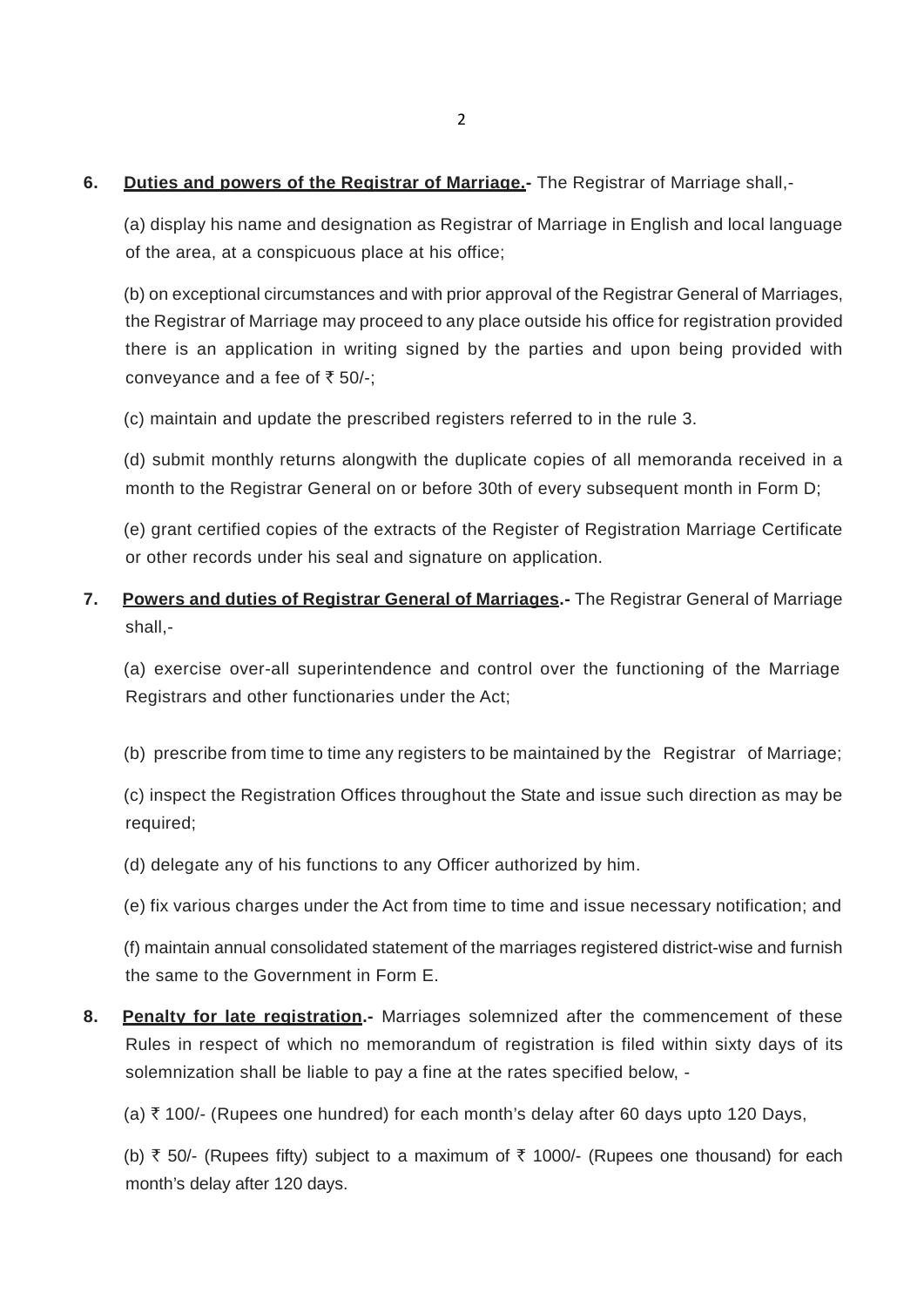**9.** Fees for Certified copies.- On application, certified copies of extracts of the register of marriages<br>or other records shall be granted by the Registrar of Marriages on payment of ₹ 10/- (Rupees or other records shall be granted by the Registrar of Marriages on payment of ₹ 10/- (Rupees<br>ten). ten). **9.** Fees for Certified copies.- On application, certified copies of extracts of the register of marriages or other records shall be granted by the Registrar of Marriages on payment of  $\overline{x}$  10/- (Rupees ten).<br>**10.** Fee

Fees and fines to be deposited in Government Account:-<br>Any amount of fees and fines etc, collected under these rules shall be deposited in the<br>Government account under the head "0030- Stamps & Registration fees - 03-Regist Fees and fines to be deposited in Government Account:-<br>Any amount of fees and fines etc, collected under these rules shall be deposited in the<br>Government account under the head "0030- Stamps & Registration fees - 03-Regist Fees and fines to be deposited in Government Account:-<br>Any amount of fees and fines etc, collected under these rules shall be deposited in the<br>Government account under the head "0030- Stamps & Registration fees - 03-Regist Any amount of fees and fines etc, collected unc<br>Government account under the head "0030- Star<br>fees - 800 - other Receipt". The Registrar of Ma<br>collected in form 'F' to the Registrar General. **11. Appeal.**- An appeal shall lie to the Registrar General against any decision of the Registration<br>11. **Appeal.**- An appeal shall lie to the Registrar General against any decision of the Registrar of<br>11. **Appeal.**- An ap

fees - 800 - other Receipt". The Registrar of Marriage will submit monthly return of fines<br>collected in form 'F' to the Registrar General.<br>**Appeal.** - An appeal shall lie to the Registrar General against any decision of th collected in form 'F' to the Registrar Gene<br>**Appeal**.- An appeal shall lie to the Registr<br>Marriage and such appeal shall be filed<br>communication of any such decision.

**J. LYNGDOH,** Commissioner & Secretary to the Govt. of Meghalaya, J. LYNGDOH,<br>Commissioner & Secretary to the Govt. of Meghalaya,<br>Excise, Registration, Taxation and Stamps Department.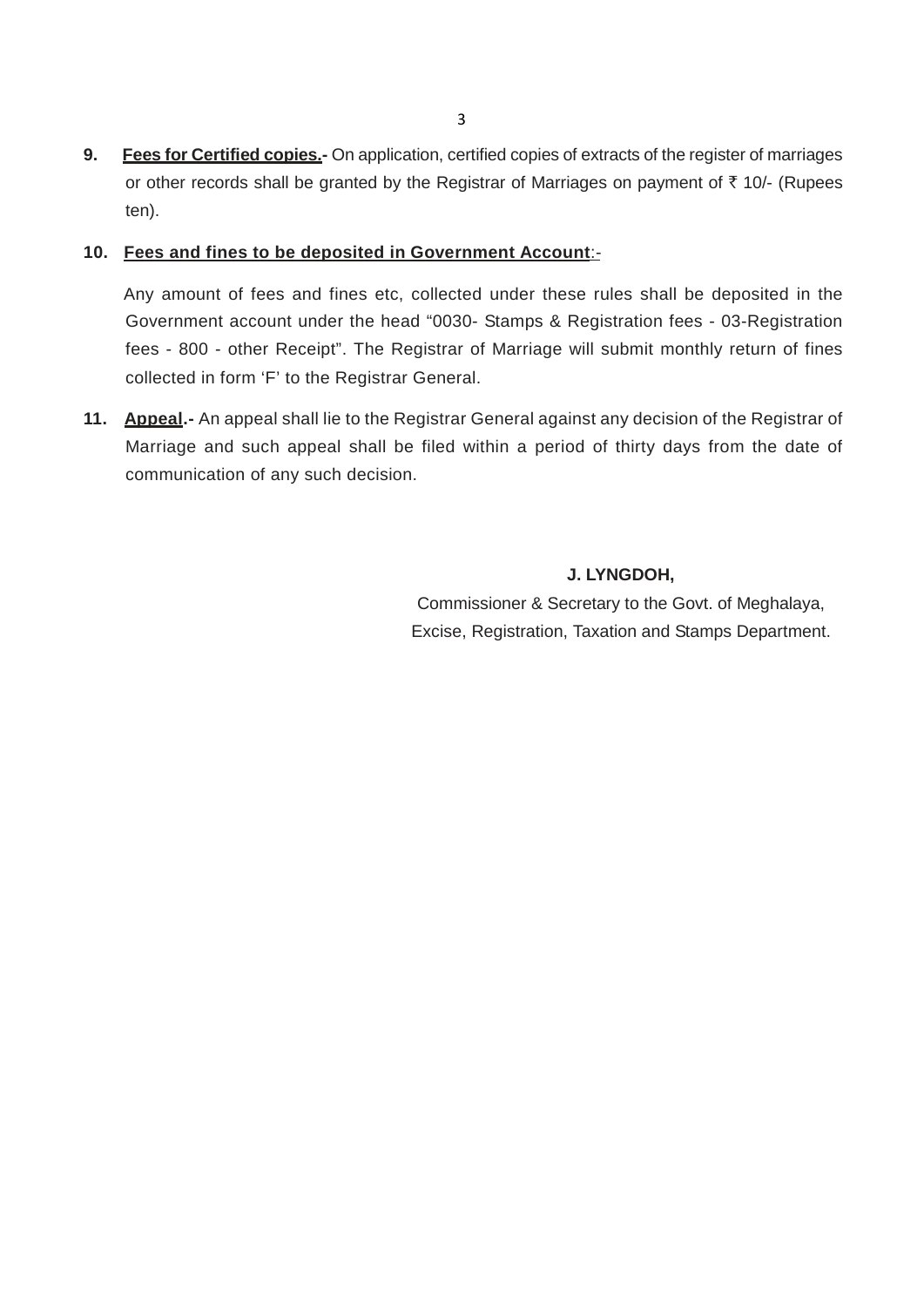### **SCHEDULE FORM - A SCHEDULE<br>FORM - A<br>[See Rule 3 (1)]<br>gister of Marriage SCHEDULE<br>FORM - A<br>[See Rule 3 (1)]<br>Register of Marriage**

## **Name of Registrar of Marriage : Name of Registrar of Ma<br>Registration Area :<br>For the day of :**

|              |                                      |                                        |                      |                                     |                                  |                            | <b>Register of Marriage</b>                                                                                          |                            |                                                                            |                              |                                                     |                                                |                                                                             |         |
|--------------|--------------------------------------|----------------------------------------|----------------------|-------------------------------------|----------------------------------|----------------------------|----------------------------------------------------------------------------------------------------------------------|----------------------------|----------------------------------------------------------------------------|------------------------------|-----------------------------------------------------|------------------------------------------------|-----------------------------------------------------------------------------|---------|
|              | Name of Registrar of Marriage :      |                                        |                      |                                     |                                  |                            |                                                                                                                      |                            |                                                                            |                              |                                                     |                                                |                                                                             |         |
|              | <b>Registration Area:</b>            |                                        |                      |                                     |                                  |                            |                                                                                                                      |                            |                                                                            |                              |                                                     |                                                |                                                                             |         |
|              | For the day of :                     |                                        |                      |                                     |                                  |                            |                                                                                                                      |                            |                                                                            |                              |                                                     |                                                |                                                                             |         |
| SI.<br>No.   | Date of<br>receipt of<br>Application | Date of<br>Marriage<br>Memoran-<br>dum | Place of<br>Marriage | Signature<br>of husband<br>and wife | Particulars<br>of the<br>husband | Particulars<br>of the wife | Previous<br>marital<br>status of<br>husband<br>and wife<br>(whether<br>unmarried/<br>widow/<br>widower/<br>divorcee) | Name of<br>with<br>address | Name of<br>the witness the witness<br>for husband for wife with<br>address | Signature<br>0f<br>witnesses | Date and<br>place of<br>registration<br>of Marriage | Date of<br>issue of<br>Marriage<br>Certificate | Signature<br>of Marriage<br>Registrar<br>with the<br>office seal<br>affixed | Remarks |
| $\mathbf{1}$ | $\overline{2}$                       | $\mathfrak{Z}$                         | $\sqrt{4}$           | 5                                   | 6                                | $\overline{7}$             | $\, 8$                                                                                                               | 9                          | 10                                                                         | 11                           | 12                                                  | 13                                             | 14                                                                          | 15      |
|              |                                      |                                        |                      |                                     |                                  |                            |                                                                                                                      |                            |                                                                            |                              |                                                     |                                                |                                                                             |         |

*Note :- All corrections in material particulars like name, age, date etc., shall be done only with the sanction of the Registrar General of Marriage.*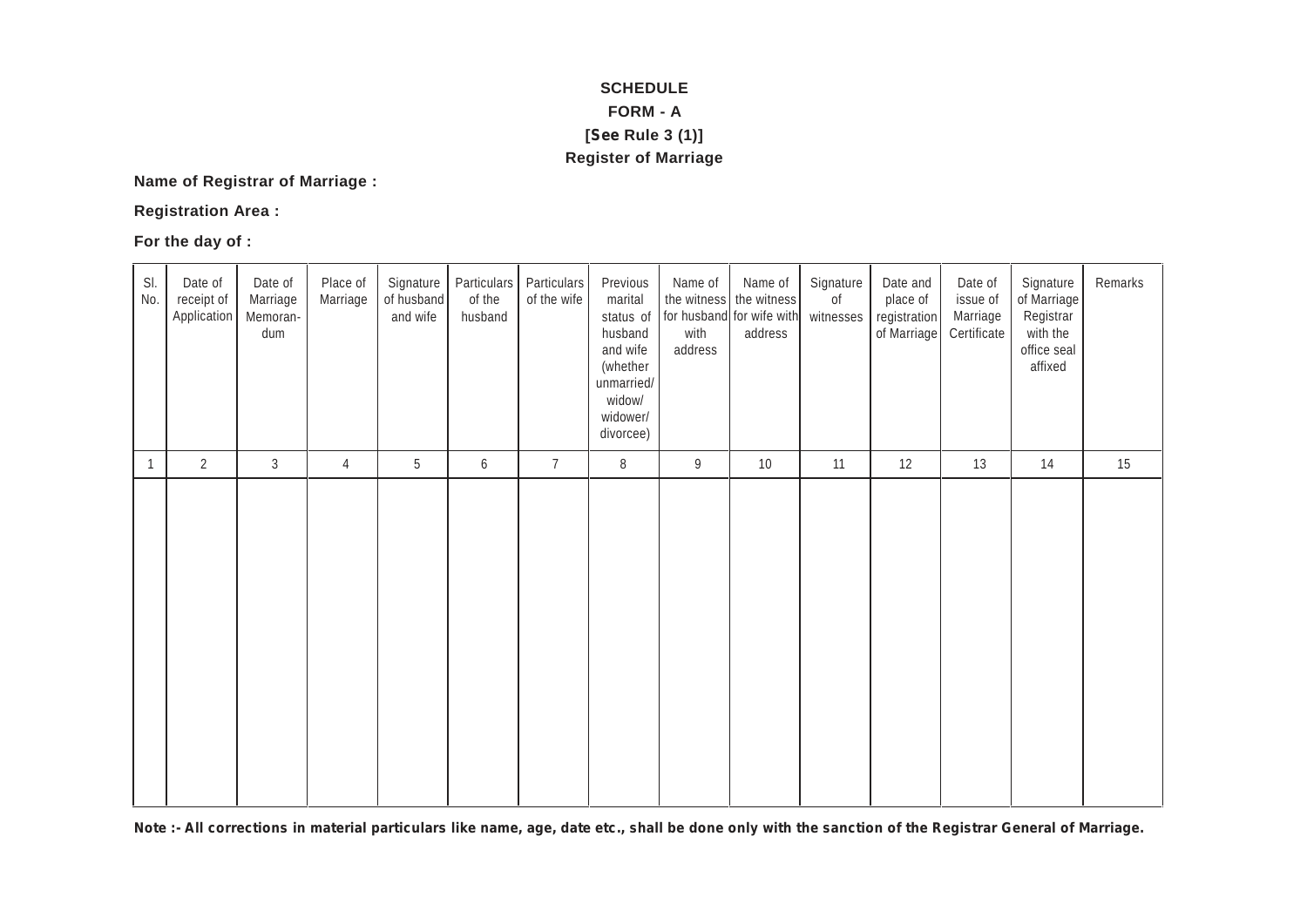|                                                                                      | Form - B<br>SI. No                                                                                  |                                                                                       | SI. No<br>Form - B                                                              |                                                                                       |
|--------------------------------------------------------------------------------------|-----------------------------------------------------------------------------------------------------|---------------------------------------------------------------------------------------|---------------------------------------------------------------------------------|---------------------------------------------------------------------------------------|
| 1. Date of Marriage : _________________<br>2. Place of Marriage : __________________ | [See Rule 4 (1)]<br>Memorandum of Marriage                                                          | Photo of the<br>Photo of the<br>Bridegroom to<br>Bride to be<br>affixed<br>be affixed | [See Rule 4 (1)]<br>Memorandum of Marriage                                      | Photo of the<br>Photo of the<br>Bridegroom to<br>Bride to be<br>be affixed<br>affixed |
| 3. Name of Bridegroom : ______________                                               | 2. Place of Marriage: Local area<br>(specify place)                                                 | Village                                                                               | 2. Place of Marriage: Local area<br>(specify place)                             | Village                                                                               |
|                                                                                      | Taluk                                                                                               | <b>District</b>                                                                       | Taluk                                                                           | <b>District</b>                                                                       |
| 5. Permanent Address:<br>Bridegroom                                                  | 3. Details of Parties to the Marriage (As on the date of Marriage).                                 |                                                                                       | 3. Details of Parties to the Marriage (As on the date of Marriage).             |                                                                                       |
|                                                                                      | Details                                                                                             | <b>Bride</b><br>Bridegroom                                                            | Details                                                                         | Bridegroom<br><b>Bride</b>                                                            |
|                                                                                      | a) Name in full:                                                                                    |                                                                                       | a) Name in full:                                                                |                                                                                       |
| <b>Bride</b>                                                                         | b) Nationality:                                                                                     |                                                                                       | b) Nationality:                                                                 |                                                                                       |
|                                                                                      | Father's Name/Mother's<br>C)<br>Name:                                                               |                                                                                       | Father's Name/Mother's<br>C)<br>Name:                                           |                                                                                       |
| 6. Present Address:<br>Bridegroom                                                    | d) Age and date of Birth:                                                                           |                                                                                       | d) Age and date of Birth :                                                      |                                                                                       |
|                                                                                      | Permanent Address:<br>e)                                                                            |                                                                                       | Permanent Address:<br>e)                                                        |                                                                                       |
| <b>Bride</b>                                                                         | Present Address:<br>f)                                                                              |                                                                                       | Present Address:                                                                |                                                                                       |
|                                                                                      | <b>Previous Marital Status:</b><br>$\mathfrak{g}$ )<br>Married/Unmarried/<br>Widower/Widow/Divorcee |                                                                                       | Previous Marital Status :<br>q)<br>Married/Unmarried/<br>Widower/Widow/Divorcee |                                                                                       |
|                                                                                      | h) Signature with date                                                                              |                                                                                       | h) Signature with date                                                          |                                                                                       |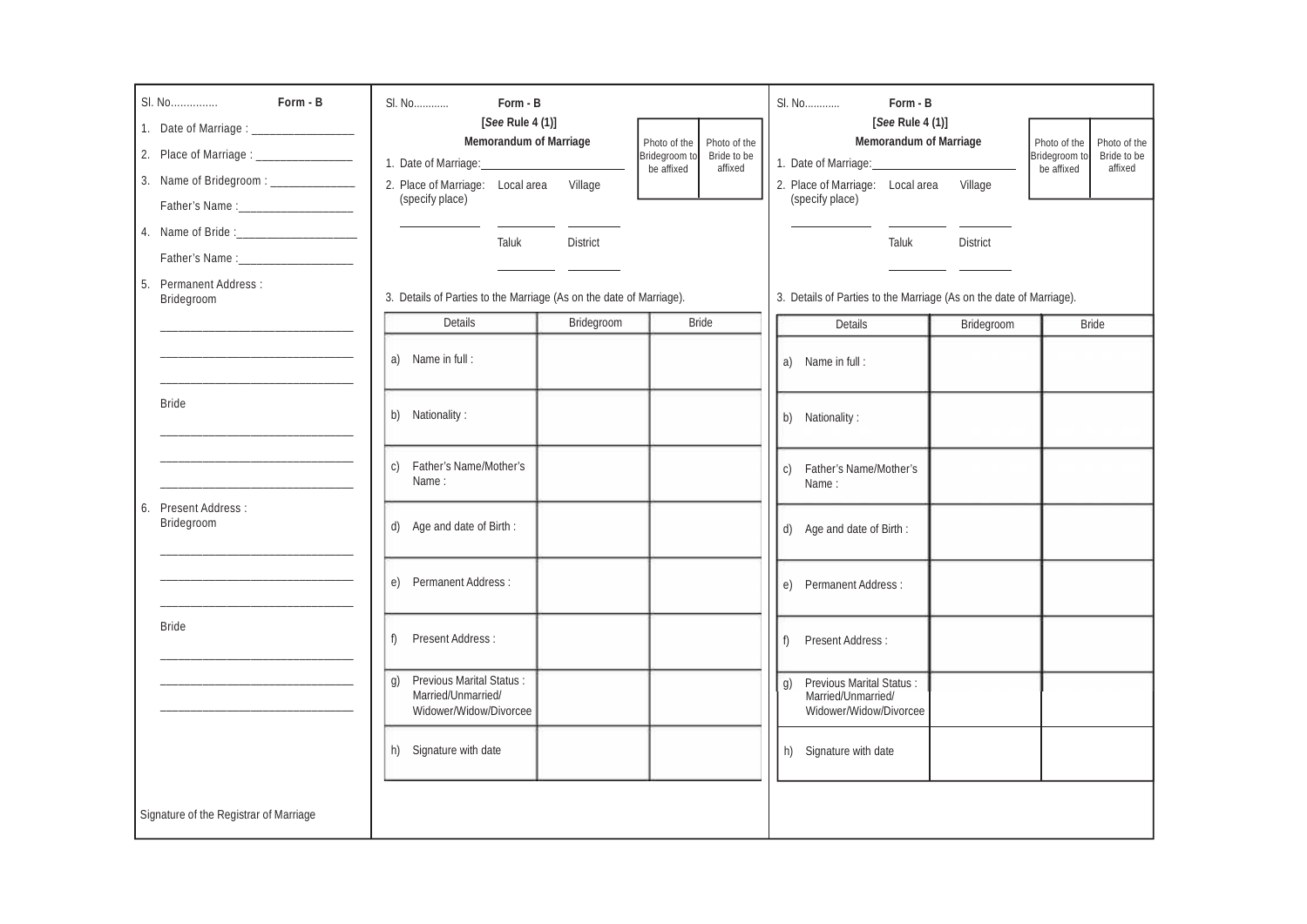|          | Form - B                                                                                                                                                                                                                                                                    | Form - B                                                                                                                                                                                                                                                                    |
|----------|-----------------------------------------------------------------------------------------------------------------------------------------------------------------------------------------------------------------------------------------------------------------------------|-----------------------------------------------------------------------------------------------------------------------------------------------------------------------------------------------------------------------------------------------------------------------------|
|          | 4. Witness:                                                                                                                                                                                                                                                                 | 4. Witness:                                                                                                                                                                                                                                                                 |
|          |                                                                                                                                                                                                                                                                             |                                                                                                                                                                                                                                                                             |
|          |                                                                                                                                                                                                                                                                             |                                                                                                                                                                                                                                                                             |
|          |                                                                                                                                                                                                                                                                             | (c) Signature with date :                                                                                                                                                                                                                                                   |
|          | (2) (a) Name : $\frac{1}{2}$                                                                                                                                                                                                                                                | (2) (a) Name : $\frac{1}{2}$                                                                                                                                                                                                                                                |
|          |                                                                                                                                                                                                                                                                             |                                                                                                                                                                                                                                                                             |
|          | (c) Signature with date :                                                                                                                                                                                                                                                   |                                                                                                                                                                                                                                                                             |
|          | 5. Signature of the person who solemnized the marriage                                                                                                                                                                                                                      | 5. Signature of the person who solemnized the marriage                                                                                                                                                                                                                      |
|          |                                                                                                                                                                                                                                                                             |                                                                                                                                                                                                                                                                             |
| Form - B | 6. Presented before Registrar on :                                                                                                                                                                                                                                          | 6. Presented before Registrar on :                                                                                                                                                                                                                                          |
|          | Received Memorandum of Registration Fee of Rupees                                                                                                                                                                                                                           | Received Memorandum of Registration Fee of Rupees                                                                                                                                                                                                                           |
|          |                                                                                                                                                                                                                                                                             |                                                                                                                                                                                                                                                                             |
|          | Rupees ______________ & Registered on Volume No_____________                                                                                                                                                                                                                | Rupees<br>28 Registered on Volume No<br>2012                                                                                                                                                                                                                                |
|          | SI. No. ______________                                                                                                                                                                                                                                                      | SI. No. ______________________Date of receipt __________________________________                                                                                                                                                                                            |
|          | Declaration of the Parties                                                                                                                                                                                                                                                  | Declaration of the Parties                                                                                                                                                                                                                                                  |
|          | We _____________ do hereby, declare that the details shown above are<br>true to the best of our knowledge and belief.                                                                                                                                                       | We _____________ do hereby, declare that the details shown above are<br>true to the best of our knowledge and belief.                                                                                                                                                       |
|          | Signature of Parties                                                                                                                                                                                                                                                        | <b>Signature of Parties</b>                                                                                                                                                                                                                                                 |
|          | Place:                                                                                                                                                                                                                                                                      | Place:                                                                                                                                                                                                                                                                      |
|          | Date:<br>2. Bride                                                                                                                                                                                                                                                           | 2. Bride_<br>Date :                                                                                                                                                                                                                                                         |
|          | Note: Any person making any statement or declaration in the memoran-<br>dum, which is false in any material particulars or submits any document<br>which he/she knows or has reason to believe to be false shall be liable for<br>penal action under section 14 of the Act. | Note: Any person making any statement or declaration in the memoran-<br>dum, which is false in any material particulars or submits any document<br>which he/she knows or has reason to believe to be false shall be liable for<br>penal action under section 14 of the Act. |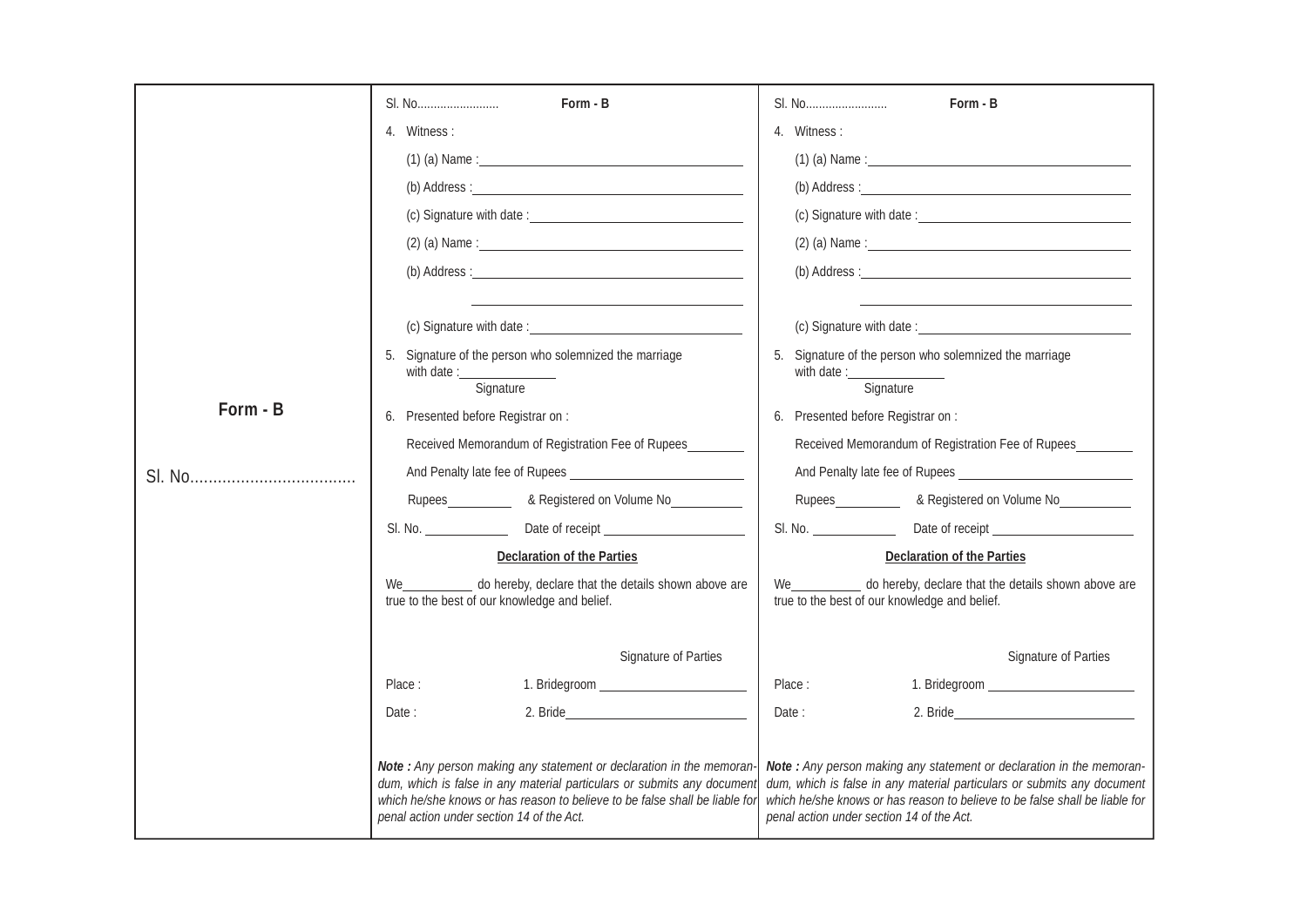## **[***See* **Rule 5] [***See* **Rule 5]**

**FORM - C FORM - C**

See Rule 5]<br>MARRIAGE REGISTRATION CERTIFICATE<br>(Under the Meghalaya Compulsory Registration of Marriage Act, 2012) (Under the Meghalaya Compulsory Registration of Marriage Act, 2012)<br>(Under the Meghalaya Compulsory Registra

**FORM - C**<br>5 See Rule 5] [See Rule 5]<br>MARRIAGE REGISTRATION CERTIFICATE MARRIAGE REGISTRATION CERTIFICATE<br>Meghalaya Compulsory Registration of Marriage Act, 2012) (Under the Meghalaya Compulsory Registration of Marriage Ac

| received by me from the parties and the same has been entered at | received by me from the parties and the same has been entered at |
|------------------------------------------------------------------|------------------------------------------------------------------|
| Serial No.  in page  of the Register of Marriage                 |                                                                  |
| maintained by me.                                                | maintained by me.                                                |
|                                                                  |                                                                  |
|                                                                  |                                                                  |
|                                                                  |                                                                  |

*I, ..................................................................... hereby certify that I have I, ..................................................................... hereby certify that I have registered the marriage of bridegroom ................................................... registered the marriage of bridegroom ................................................... son of Shri ............................................................................................... son of Shri ............................................................................................... with bride ................................................................................................ with bride ................................................................................................ daughter of Shri ...................................................................................... daughter of Shri ...................................................................................... on this ................................................ day of .......................................... on this ................................................ day of .......................................... Serial No. ..................... in page ........ of the Register of Marriage Serial No. ..................... in page ........ of the Register of Marriage*

*SEAL SEAL*

*Signature of the Marriage Registrar Signature of the Marriage Registrar* **SEAL**<br>gnature of the Marriage Registrar **of the Local Area and Address**<br>of the Local Area and Address<br>of the Local Area and Address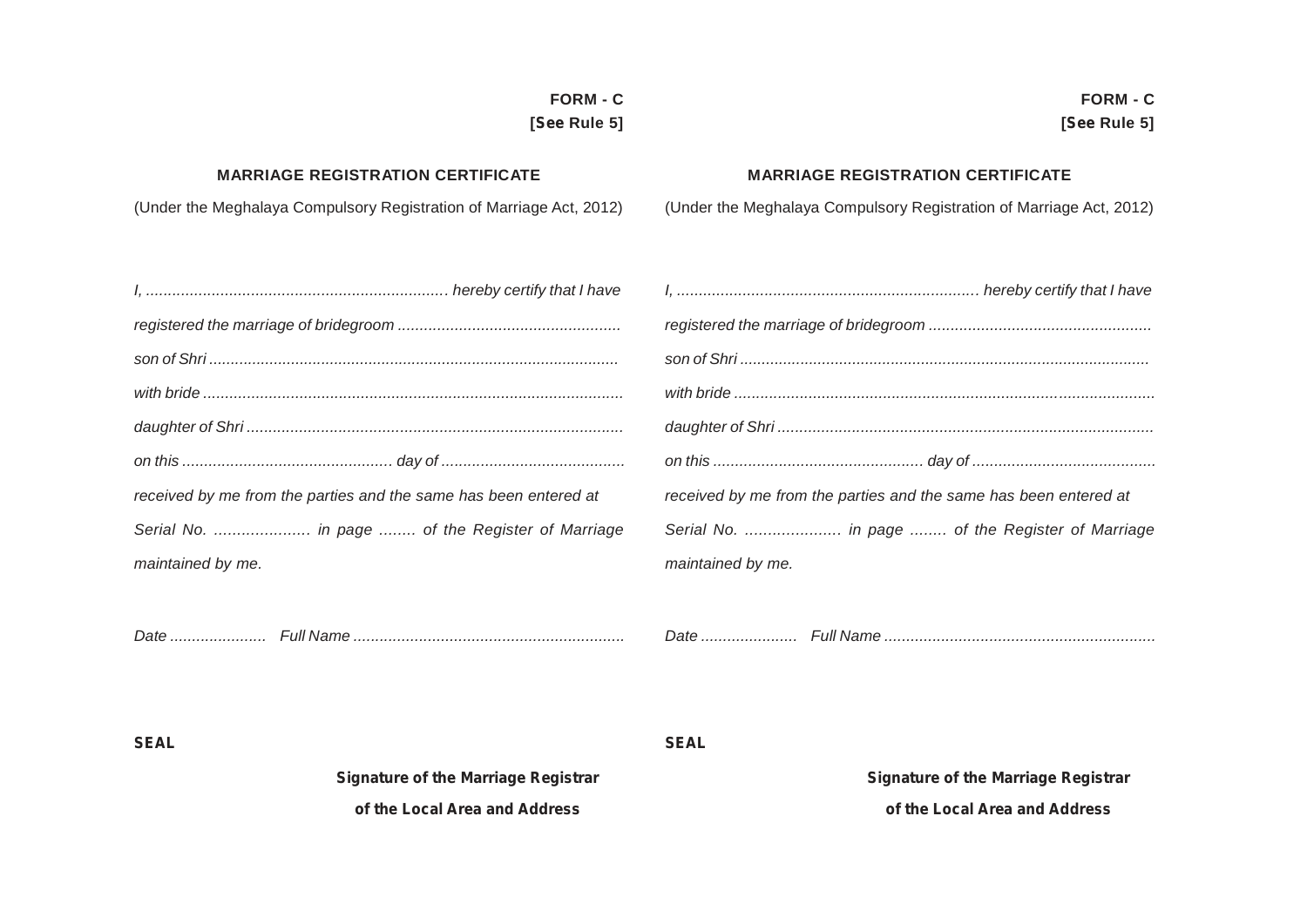# **Form - D**

## **Form - D**<br>**[See Rule 6 (d)]**<br>**Statement of Monthly Return of Registration of Marriages Form - D<br>
[See Rule 6 (d)]<br>
Statement of Monthly Return of Registration of Marriages<br>
rn to be submitted by the Registrar of Marriage to the Registrar Gener**

Statement of Monthly Return of Registration of Marriages<br>Monthly Return to be submitted by the Registrar of Marriage to the Registrar General.<br>Name of the Marriage Registrar

| <b>Statement of Monthly Return of Registration of Marriages</b>                       |
|---------------------------------------------------------------------------------------|
| Monthly Return to be submitted by the Registrar of Marriage to the Registrar General. |
|                                                                                       |
|                                                                                       |
|                                                                                       |
|                                                                                       |

## **Number of Registration :**

| SI. No. | <b>Local Area</b> | Christian | Hindu | <b>Muslim</b> | <b>Other Types</b> | <b>Total</b> |
|---------|-------------------|-----------|-------|---------------|--------------------|--------------|
|         |                   |           |       |               |                    |              |
|         |                   |           |       |               |                    |              |
|         |                   |           |       |               |                    |              |
|         |                   |           |       |               |                    |              |
|         |                   |           |       |               |                    |              |

*Signature of Marriage Registrar Registration Area*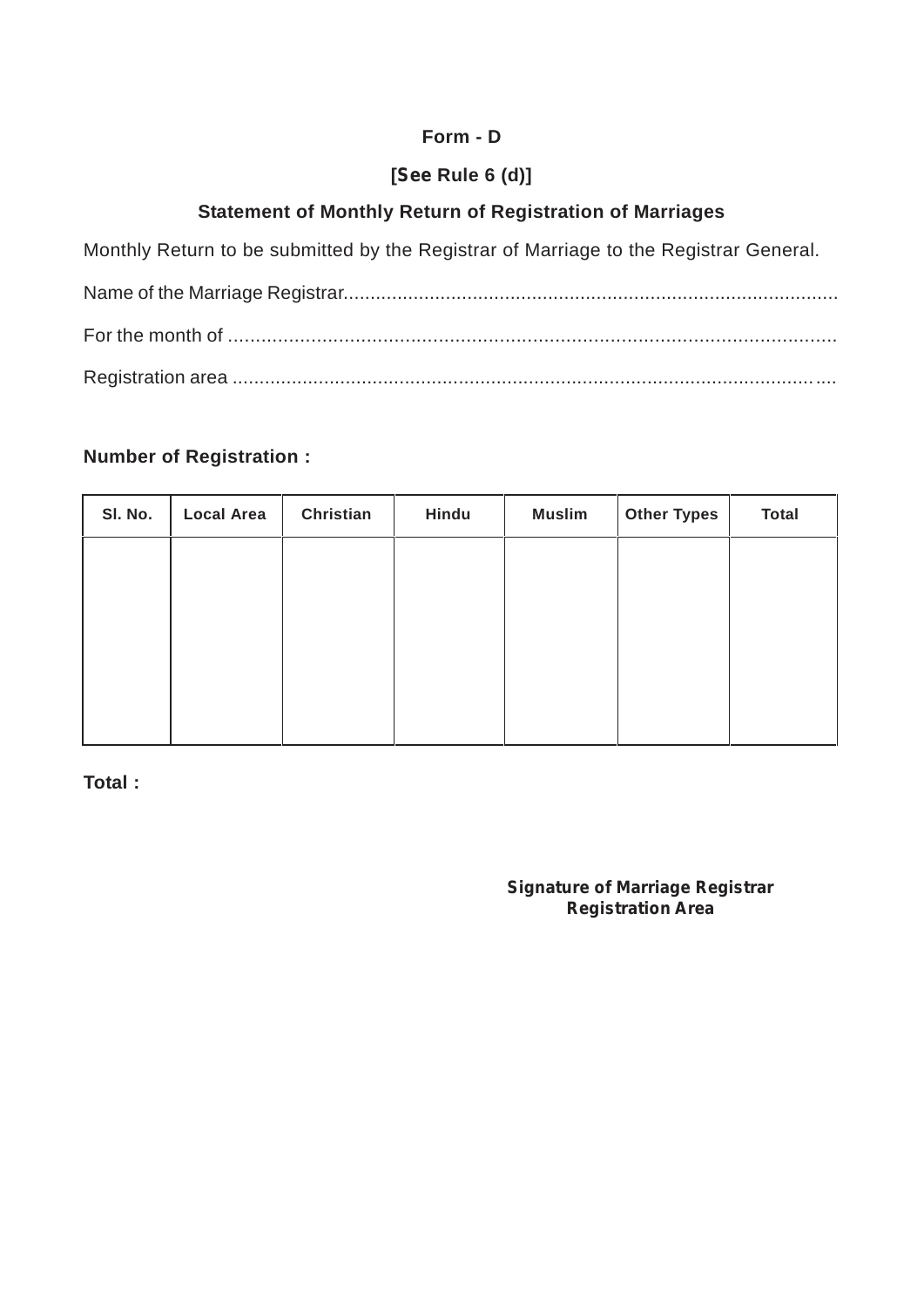# **Form - E**

## **Form - E**<br>**[See Rule 7 (f)]**<br>Annual Statement of Marriages Registered **Form - E<br>
[See Rule 7 (f)]<br>
Annual Statement of Marriages Registered<br>
Statement of Marriages Registered District wise to be to**

Statement of Marriages Registered<br>Annual/Consolidated Statement of Marriages Registered<br>the Registrar General. Annual/Consolidated State<br>the Registrar General.<br>Eer the Year For the Year ...................................................................................................................

**Number of Registration :**

| <b>District</b> | <b>Christian</b> | Hindu | <b>Muslim</b> | <b>Other Types</b> | <b>Total</b> |
|-----------------|------------------|-------|---------------|--------------------|--------------|
|                 |                  |       |               |                    |              |
|                 |                  |       |               |                    |              |
|                 |                  |       |               |                    |              |
|                 |                  |       |               |                    |              |
|                 |                  |       |               |                    |              |
|                 |                  |       |               |                    |              |

*Signature of Registrar General*